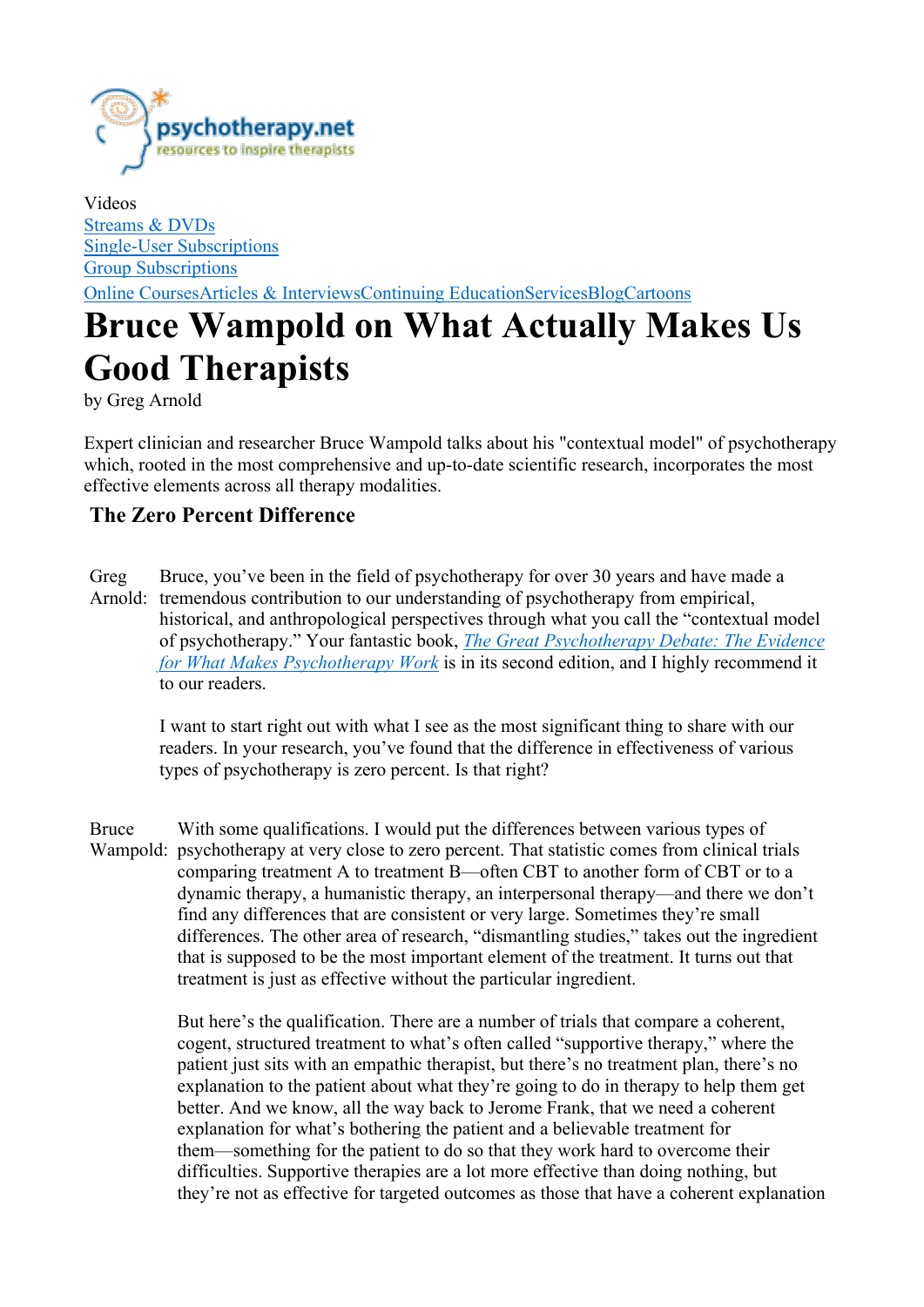and treatment plan.

So if a patient comes in with problems in interpersonal relationships, depression, anxiety, we have to come up with a cogent explanation and a believable treatment to overcome their difficulties. As long as what they're doing is believable, accepted, is given by a therapist who's skilled and believes in the treatment as well, the treatment tends to go well.

As long as what they're doing is believable, accepted, is given by a therapist who's skilled and believes in the treatment as well, the treatment tends to go well.

- GA: Regardless of the treatment?
- BW: That's right. So that's the long answer to your question about all treatments being equal. Of course, not all treatments are equal—there are harmful treatments. In my workshops, I show Bob Newhart doing "stop it" therapy. ... Continue Reading Interview >>
- GA: Yes, I've seen it. It's hilarious.
- BW: You can Google it on YouTube. He just keeps saying to the patient, "Stop it!" When we say all therapies are equally effective, we need to be clear that we are not talking about harmful or sarcastic therapy.
- GA: Of course. So let's take a case example, say someone with severe OCD. Most people think exposure with response prevention is far and away superior, its treatment rationale is better than anyone else's treatment rationale, and that it's the only therapy that will cure it.
- BW: OCD is an interesting one to bring up. Exposure and response prevention is pretty good, with some provisos, but it's never been compared to another bona fide, legitimate treatment for OCD. I would like to see a focused dynamic treatment for OCD, and I would predict it doing just as well.

The other thing about OCD is if you read the literature, outcomes are almost exclusively measured in terms of symptom reduction. There's a failure to measure quality of life or interpersonal functioning. OCD is a terribly disturbing disorder,

Exposure and response prevention is pretty good, with some provisos, but it's never been compared to another bona fide, legitimate treatment for OCD.

and the people who suffer from OCD often have a terrible quality of life—they're isolated, they're alienated from people, they're not integrated into social networks because their disorder interferes, or they have other issues as well. So it's very misleading to just measure targeted symptoms.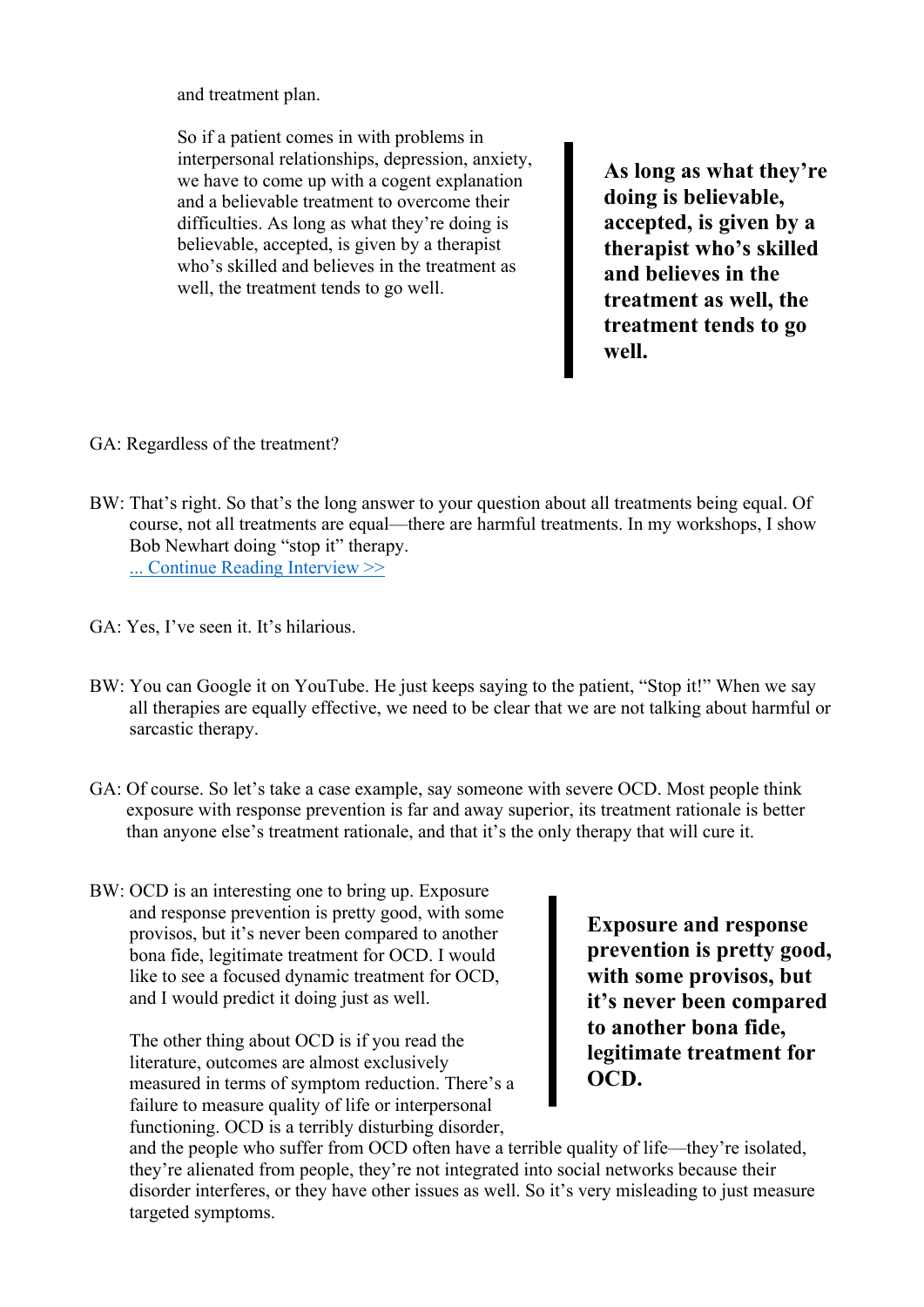GA: It's stacking the deck a little bit.

BW: I had a debate with a psychologist here in Wisconsin who has an OCD clinic, and he said the same thing: We know how to reduce symptoms. But the people are not back to work, they don't have romantic or intimate relationships. So now we're starting to augment the exposure and response prevention with vocational therapy and counseling for other issues. OCD is an area where we need to do more research.

Another area where we thought CBT was the most effective treatment is panic disorder. But now Barbara Milrod and others have dynamic therapy for panic, and it's just as effective. Social anxiety is another area. If you read the clinical trials carefully, there isn't convincing evidence that one particular treatment is more effective. CBT folks have done some amazingly good research and have helped the

The claims about CBT being superior to other treatments are not founded.

field immeasurably. I don't want to discount that, but the claims about CBT being superior to other treatments are not founded.

- GA: Those claims are far and wide, deeply rooted. Given that, among the bona fide treatments, they're all equally effective, then the medical model is not superior either, correct?
- BW: Yes. In Western culture, we're so indoctrinated by the medical model that we ignore the social factors that make psychotherapy particularly effective. Humans are evolved as social animals, and we're influenced through verbal means. How many of us learn not to stick our fingers in electric sockets because of classical conditioning? Our parents didn't put our fingers into the socket to learn by experience, or put their fingers in there and have us watch them writhe on the floor in pain. All the parent had to do is say, "that's dangerous." We have evolved in such a way that significant others have tremendous influence on us through social means. Psychotherapy very effectively does just that.

The medical model can have some unfortunate consequences. It leads us to think that a "cure" can come through specific "interventions," that if a therapist follows some kind of protocol, they will have good outcomes. That's a myth. A skilled therapist makes a big difference no matter the orientation.

A skilled therapist makes a big difference no matter the orientation.

GA: Which is good news, right? People are going to be happy to hear we make a difference.

#### BW: Therapists Deteriorate Over Time

Yes, but it comes with responsibility. Let's ensure that our outcomes are commendable, that they meet benchmarks, and that they improve. We just did a study where we looked at therapists over almost 20 years of practice, and the therapists did not improve. In fact, they deteriorated a bit.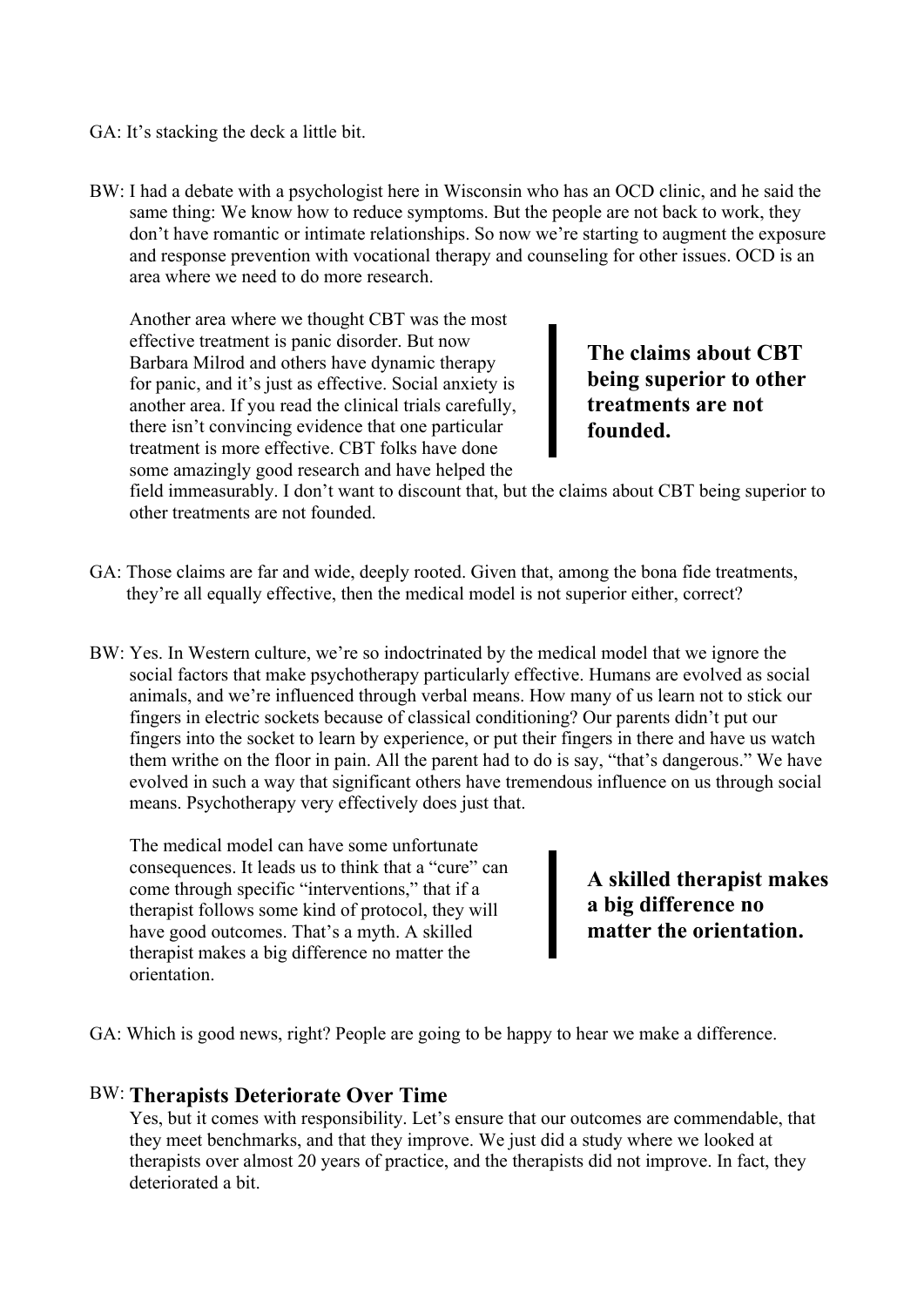#### GA: Sobering.

- BW: It is. But it's not surprising when you think about it. What other profession do you go into a room, do your work in privacy, aren't really allowed to talk about it because it's confidential, and don't get any feedback about how you're doing. How can we expect to get better? Would we go to hear a musician who only performed and never practiced? Do you think world class tennis players just play Wimbledon and the U.S. Open and Australian Open? No, they practice hours a day on particular skills. So becoming a better therapist takes a lot of deliberate practice.
- GA: Can you talk a little bit about the therapist factors that make us better or worse that we could be working on—be it in consultation groups or in feedback informed therapy.
- BW: For many years I said the fundamental unanswered question in psychotherapy was, "What characterizes an effective therapist? What do they do?" And we didn't know. But we're starting to get good scientific evidence about what effective therapists do, so I'll run through it.
- GA: Please do!
- BW: Effective therapists are able to form a working alliance—a collaborative working relationship—with a range of patients. The motivated patients with solid attachment histories who easily form an alliance with you—those aren't the ones that challenge us. The ones that challenge us have poor attachment styles, do not have social networks, they alienate people in their lives, they have borderline features, they're interpersonally aggressive, they tell us we're no good. A really effective therapist is able to form a relatively good collaborative working relationship with those types of patients. The therapist effect is larger for more severely disturbed patients, which makes sense.

Effective therapists are also verbally fluent, they can describe the disorder as well as their treatment rationale.

- GA: They get the buy-in from the client.
- BW: Yes, they're persuasive as well as verbally fluent, so when they explain things, they do it in two or three sentences and it's coherent. I have my students practice explaining what they're going to do in therapy. It's difficult to do and you have to practice until you can do it in three or four sentence.

An effective therapist can read the emotional state of clients even when they're trying to hide it. And we know the patients hide what they're feeling. It isn't intentional; it's part of their struggle in life. They suppress anger or they're not allowed to express sadness. A good therapist can understand and respond to the patient affect. Good therapists also can modulate

their own affect. Can you be expressive and activated when you have a really depressed patient who just kind of sits there? Affect is really contagious. We know that from basic science.

Can you be expressive and activated when you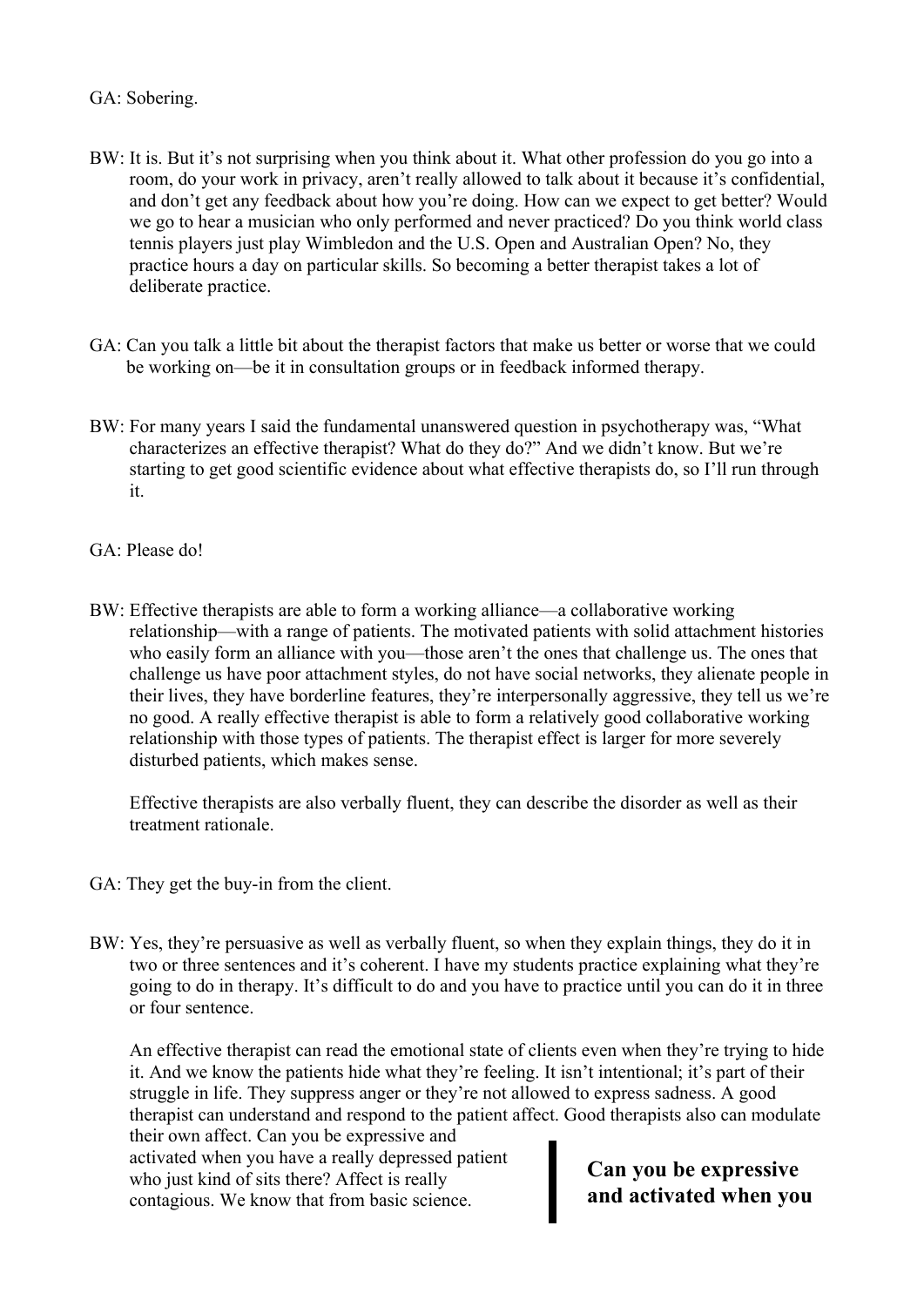On the other hand, if we have an extremely anxious patient, can we be relaxed and calm? Modulating our own affect takes some practice as well. Are we warm, understanding, and caring? You may think all therapists are warm, understanding, and caring,

have a really depressed patient who just kind of sits there?

but it takes work. I had a student whose patient didn't bathe, so it reeked when the patient came in. What would your facial expression be?

- GA: It would be hard not to feel some disgust.
- BW: Exactly. We had to practice not displaying disgust. Being warm and empathic is easy with some patients, but really hard with others.
- GA: Do people lose faith when they realize that the medical model, that any model really, isn't the X factor in therapy? Do they just throw in the towel?
- BW: I wouldn't say that. When therapists say, "My treatment is the best there is for X, Y and Z," in a way I'm glad. I want people to believe in their treatment, as that is an element of effective therapy. But instead of thinking that treatment  $X$  is the most effective treatment, we should believe that treatment X as I deliver it to this particular patient is effective.

This is where the focus on outcomes is so helpful. Is this patient getting better? Are they reaching their goals? If so, you can have faith not in the treatment itself but in your use of the treatment with the patient who is getting better. If we're rigidly attached to a treatment, that's problematic. I dislike it when therapists say in the first session, "Here's how I work. This is what we're going to do here." You haven't even listened to the patient yet and understood how the patient wants to work.

You need to modify treatment for some patients, or you might have to abandon it and do something very different for particular patients. Flexibility is another characteristic of effective therapists. That doesn't mean doing something different every week with them, which is confusing; we need to be consistent, but also flexible.

GA: Dogma gets in the way here, and you've shown that more fidelity to a treatment actually gives less positive outcomes.

### BW: The Sweet Spot

There's a sweet spot. You don't want to be so flexible that you lack coherence, as that is not effective either. We need to be kind of in that sweet spot where there's consistency in what we're doing so the patient feels like we're working towards their goals with a logical treatment plan.

But there may be a crisis in a patient's life or a dramatic event or they're just resistant. One of the things I teach my trainees is to see the nonverbal signs of resistance—they're not following through on activities or when we explain what we're doing they look away. They don't want to say, "No, that doesn't make sense, you've got it wrong." So we have to be really attuned to those signs and willing to explore them.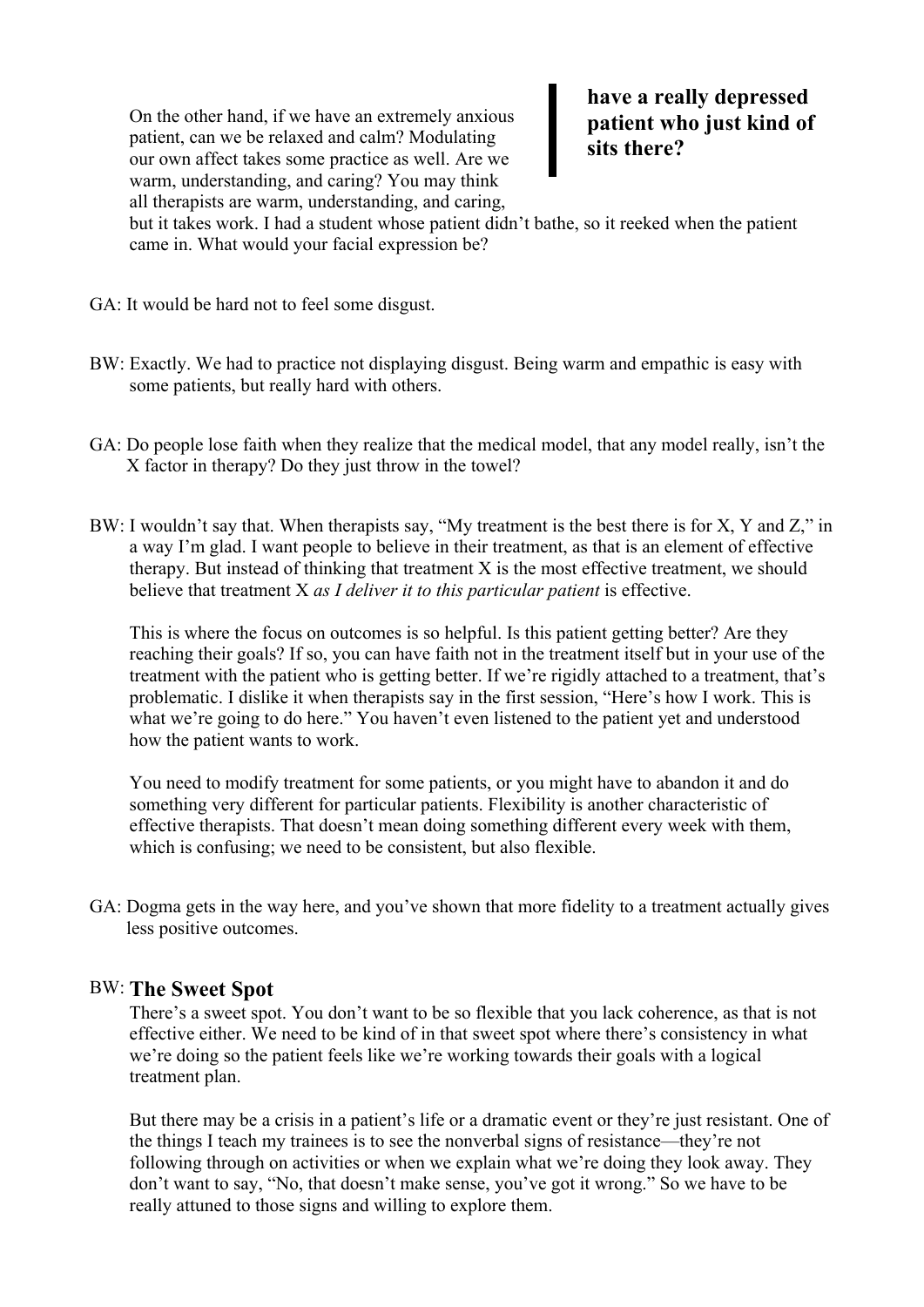- GA: Still, it seems like this contextual model kind of suggests that we don't really need particular treatment models. That if we are naturally good at making alliances with all kinds of clients and verbally skilled, we don't need to be steeped in a particular treatment model.
- BW: Well that's where coherence and clear articulation of a treatment plan come into play. You don't have that without having some kind of approach. When we go to a doctor, we want to know what's wrong with us and how we're going to get better. CBT therapists are great at this. They incorporate psychoeducation into the treatment structure, so a coherent treatment plan is central to the work they do with clients.

Where CBT therapists can fall short if they don't attend to it is the warm, empathic, understanding treatment expectation part of the contextual model. If you administer CBT

without warmth and understanding, it's not going to be nearly as effective. On the other side are the humanistic therapists who are often great at the warm, empathic part of therapy but don't always have a coherent treatment structure. I think we all have to look at our practice and assess what we are really good at, what are the elements that seem to work well with our clients and then have a good hard look at the areas where we are falling short.

If you administer CBT without warmth and understanding, it's not going to be nearly as effective.

- GA: Yes, for me it's figuring out the fine line between non-directive and directionless.
- BW: That a good way to put it.
- GA: It sounds like we should all be multi-modal, integrative, competent in several modalities because different things are going to work with different clients. None of us should be onetrick ponies.

To what extent does this call upon us to be more educated and trained in multiple modalities? Training culture these days seems to be trending towards manualized therapies, those that have been shown to be effective with particular disorders, etc. How do you think students should be getting trained these days?

BW: That's an interesting question. I'm a counseling psychologist, and in counseling psychology we usually start by teaching the basic interpersonal skills first. In clinical programs, they are more often these days teaching manualized treatment—CBT for panic disorder or exposure therapy for OCD. We need to integrate the basic humanistic skills that are necessary for effective treatments as well as learning treatment protocols.

I have no problem with treatment protocols. I think people should be relatively fluent in several. And we should recognize our limitations. If we're psychodynamic and have a client who is more interested in doing CBT, or we think would be better served by a CBT therapist,

we should refer them out. We often have this belief that we can help everybody, but it's really not true.

Look at how many treatment failures there are for widely accepted medical practices. We're not going

# We often have this belief that we can help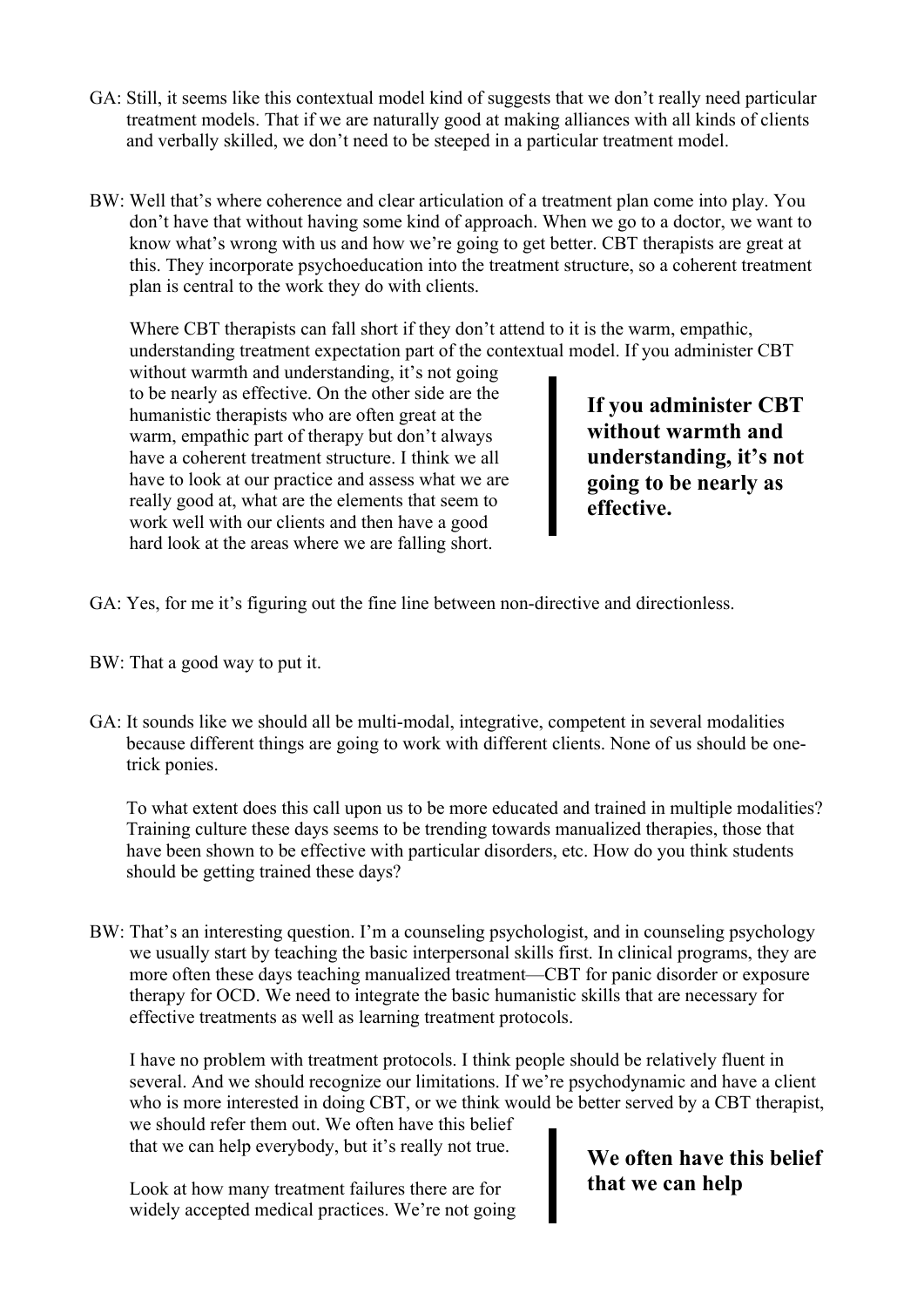to help every psychotherapy patient, and maybe some other therapists could do a better job with particular patients. Flexibility is called for not just within a particular therapist, but within the community of therapists.

## everybody, but it's really not true.

- GA: One of the elements of effective therapy you cited was being able to create a positive working alliance with a variety of patients, and difficult patients, so how do you balance that with knowing when to refer out?
- BW: Well, the really effective therapists probably don't refer out much because they're pretty good at accommodating their treatment style to the particular patient. And we have to be careful about referrals because if it appears to the patient that they're just being referred out because they're difficult, that can be very wounding. I've heard of difficult patients saying, "I didn't really get better, but this therapist stuck with me, and that was really helpful to me."

Some disorders are going to take maintenance therapy to keep people out of the hospital and functioning. So even though they're not going to approach what we would call "normal" functioning, it's still an appropriate use of therapy. The medical model doesn't really support this kind of treatment though. It's looking for a specific outcome in a limited amount of time.

In the United States we're paid by the health delivery system, which is advantageous for therapists because they're getting paid, and advantageous for patients because there was a time when only the rich could pay out-of-pocket for therapy. Those without resources simply couldn't afford psychotherapy and now it is available to many more people, which is a great thing. But there are some unfortunate consequences of being forced into this medical model. Limitations on sessions is probably the one that impacts therapists and clients the most.

- GA: This isn't going to change overnight. It's deeply embedded in our culture. But in order to change the culture, we need a positive vision for the alternative. What would that look like? I think the contextual model has the potential to really change the system because not only is it scientific, it's more scientific than the medical model.
- BW: That's a fundamental question we have to address. Many of us are working hard to influence policy, and the way to do that in my view is to present the evidence. I've dedicated my career to providing the evidence for the humane delivery of mental health services. We know psychotherapy is effective. It's remarkably effective. It helps many people. It's as effective as medication, and longer lasting. But we have to influence policy makers. There are places where we're making progress, and there are places where it's frustrating as hell.

We know psychotherapy is remarkably effective. It helps many people. It's as effective as medication, and longer lasting. But we have to influence policy makers.

GA: I bet.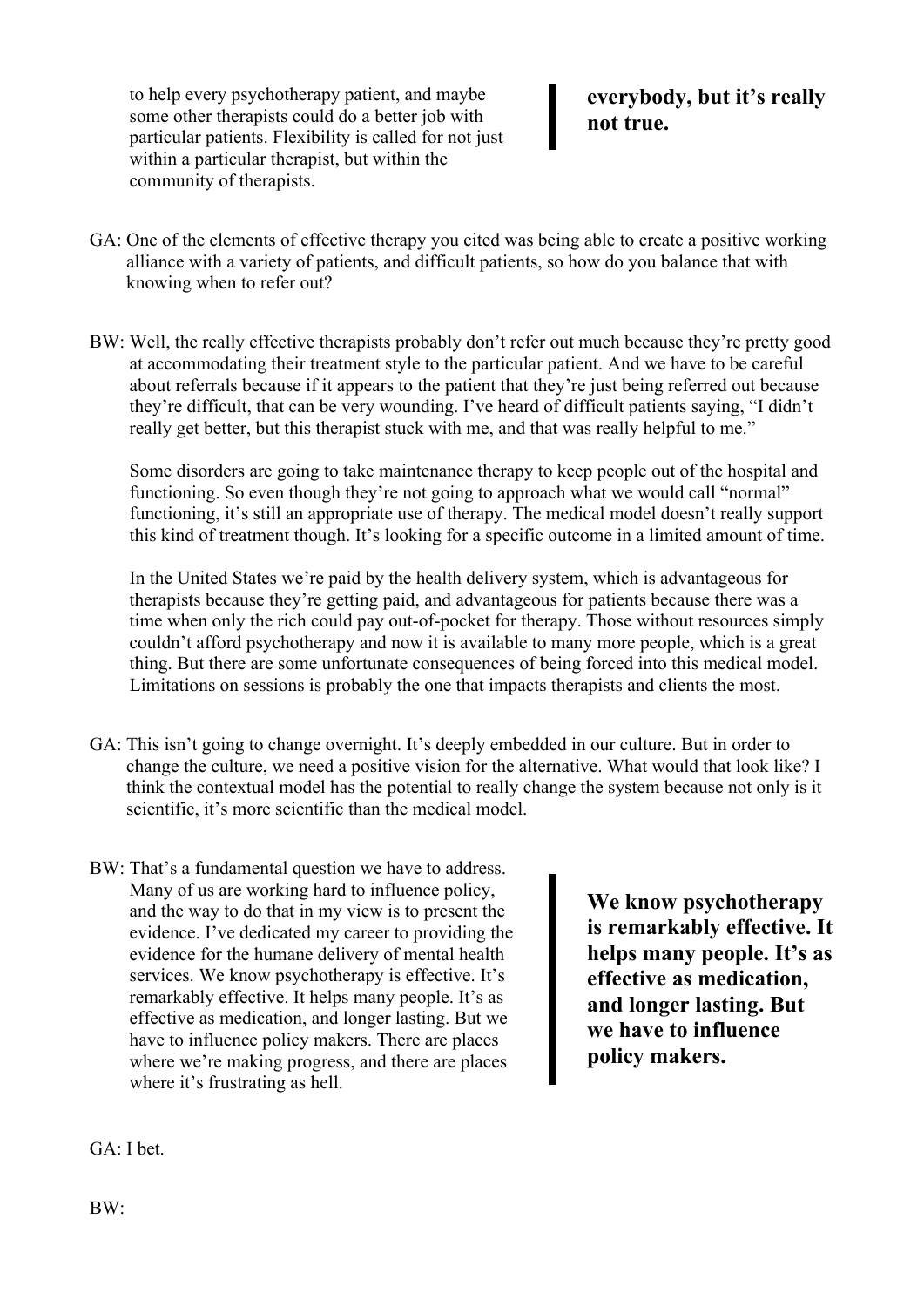But we also have to be making progress as therapists. We have a responsibility to provide effective services.

GA: It's disheartening to hear that we aren't getting better over the course of our own professional lives.

## BW: Coming Out of Isolation

We don't, but as we learn more through research about what makes therapists effective, we can begin to incorporate what we learn into our training and professional development. I'm involved in a start-up company, TheraVue that's dedicated to online skill building for psychotherapists. I think technology can play an important role in making not just therapy, but consultation and training more accessible to people.

- GA: That's hopeful to hear. So many people want to be in consultation groups, but it's much harder to make happen than you would think.
- BW: This is an isolating profession. We're sitting one-on-one or sometimes with couples or families, but essentially we're doing our work in isolation. We have to have that peer support to help us both fight the isolation and to get better, but it's difficult. We work six, eight hours a day with patients and at the end of the day, we don't want to drive somewhere for a peer consultation. We want to get home to our families and friends.
- GA: So given that there are these challenges, how do we get more therapists to make consultation a regular part of the practice?
- BW: Psychotherapy is not the road to riches. I think most of us are in this field because we're dedicated to helping people, so I think there's an intrinsic motivation to get better. I don't think there's going to be resistance when people really understand what it takes to be a better therapist. In fact, there's going to be eagerness to improve if it's built-in in a way that makes it accommodating. I think it's absurd that we don't give CE units for actual efforts to improve other than going to workshops and doing online courses. I'm a licensed psychologist, so I do them, and some of them are really good, but is this helping me become a more effective therapist? Tomorrow are my patients going to be getting better therapy than they got before I went to this workshop? So the training and accreditation processes need to support the activities that actually help therapists get better.
- GA: So we know that workshops and online courses and reading books isn't enough. We recently did an interview with Tony Rousmaniere on deliberate practice, although we haven't published this yet. It's a concept he learned from Scott Miller that involves literally practicing—like tennis players do between games—the skills of therapy outside of the therapy office. Videotaping ourselves, practicing how we talk, having mentors watch our work, trying to eliminate things that aren't helping clients—weird idiosyncrasies we wouldn't necessarily pick up without an outside observer. Are these the kinds of practices you are talking about?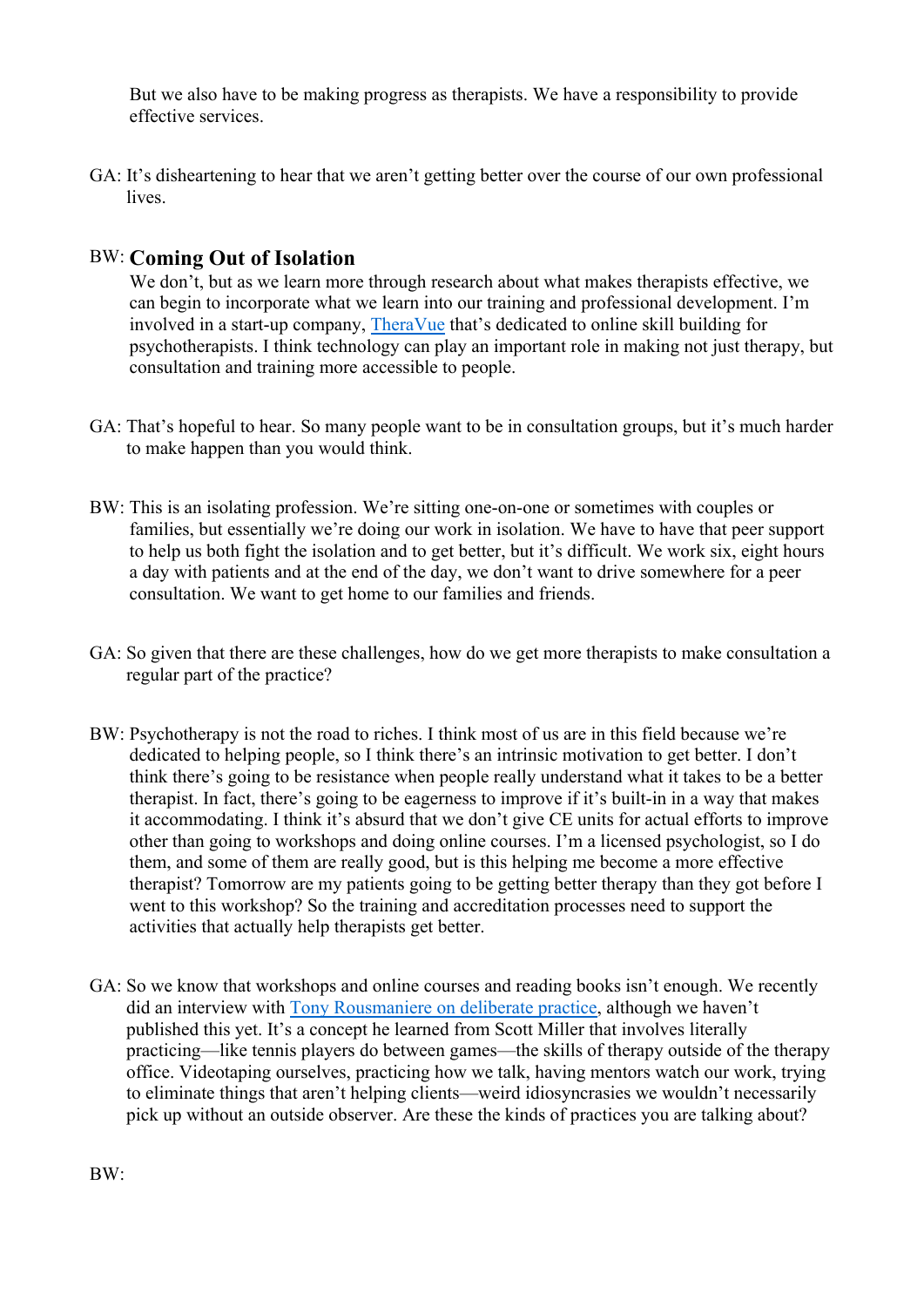## Good Therapists Are Humble

Yes, exactly. You can't just reflect and think about your practice, just do process notes or whatever. It's important to do those things, and certainly one of the characteristics of effective therapists is professional humility. Good therapists, the ones that get better outcomes, are the ones who say, "I'm not sure I'm helping patients. I need to get better." But Daryl Chow and Scott Miller did a study that revealed that people who work outside of their practice to get better actually have better outcomes.

The skills I've talked about, you have to do them over and over again with feedback from somebody. This is what we're doing with practicum students now. Often students will go, "I'm an advanced student now; these are basic skills you're teaching." No, we all need to practice these things. By the end, they often say, "this was the best practice class I've ever had because we actually practiced the skills we use in therapy."

Good therapists, the ones that get better outcomes, are the ones who say, "I'm not sure I'm helping patients. I need to get better."

GA: So we can improve our skills through practice, get unambiguous feedback from someone we respect and hopefully challenge our own confirmation bias that we're the best therapist ever, by cultivating some humility.

Still, if the motivation to get better was intrinsic, don't you think more therapists would be doing these things? Sell us a little more on it if you don't mind. Like, how much am I going to improve if I implement these new strategies?

BW: That's a great question. In my presentations I use the example of baseball. The difference between a 300 hitter and a 275 hitter is not very much. In fact, if you watch the poor hitter for two weeks, they may have more hits than the 300 hitter. But if you look over the career, the 300 hitter helps his team immensely more.

An incremental improvement doesn't have to be dramatic, but it has a tremendous impact on the number of patients who benefit from psychotherapy. I can give you the facts and figures because I love math and statistics, but a small improvement by each therapist would have a tremendous impact and benefit to patients. It's quite remarkable.

A small improvement by each therapist would have a tremendous impact and benefit to patients.

GA: So that's our call to action as a profession.

BW: Yes.

GA: We know what we need to do, the gains are there for the taking, and we need to keep pushing on policy to support those efforts. None of us are going to get rich doing it, but it's hopeful that we can really make a difference as we improve and grow.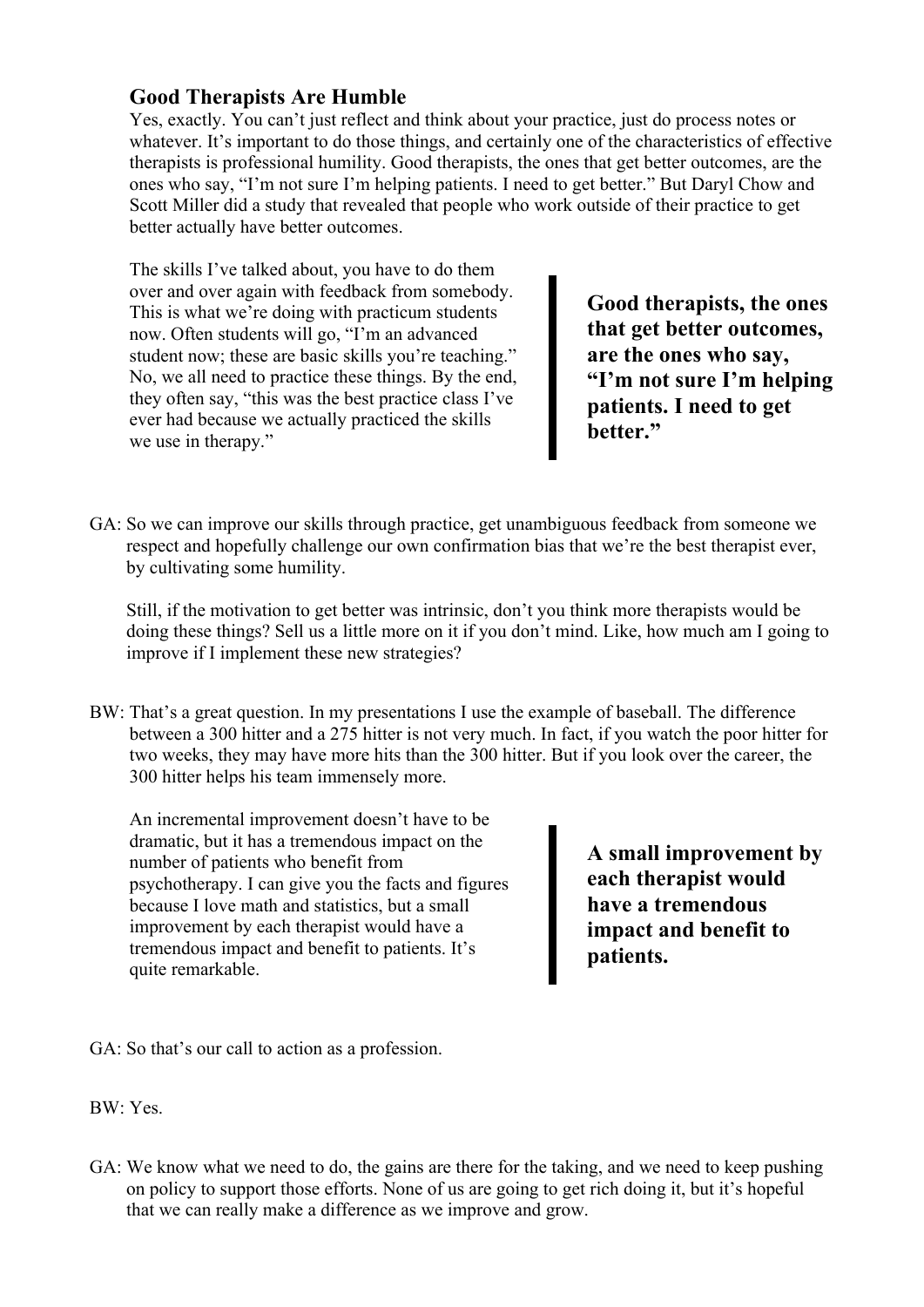- BW: I think it is hopeful. We have the strategies and the technology for continual improvement as therapists. Let's get better. Let's work at it. Let's support each other. And let's measure outcomes so that we know how we're doing.
- GA: That's a whole other piece we hadn't talked about: measuring outcomes.
- BW: Yes, it's very important. What the research seems to show is that at least for cases at risk for deterioration, feedback may improve outcomes. But it's pretty clear that just getting feedback—this patient is improving; this patient is not—doesn't help the therapist become more skilled.

But it is important to know if you're actually helping patients, if you're gradually improving over time. Look and see what types of patients you're having difficulty with.

- GA: Routinely.
- BW: Yes, and I would add that, in my experience, and I think the research supports this, discussing the feedback with patients is helpful. What it communicates to the patient is that you are improving and that their feedback actually matters to you. But it also makes it clear that the focus is on, "Are you getting better?" I want to know that continually. We should all be discussing with our patients how therapy is going and how we can change to more readily support their goals. That's a tremendously powerful message when we discuss that with patients. If we're not meeting the goals, what can we do differently? Some would call that client-informed, but all therapists are client-informed. To a large degree, we should all be discussing with our patients how therapy is going and how we can change to more readily support their goals.
- GA: There's also an indirect benefit in that it communicates care in a new way to the client, bringing them in on monitoring outcome.
- BW: It's not indirect. It's direct. In the contextual model, we don't minimize these things as indirect. This is deliberate.
- GA: The meat and potatoes.
- BW: Absolutely. The focus on patient progress is central to what we do.
- GA: So we have a call to action for clinicians, one for policy makers, what about for psychotherapy researchers?
- BW: My plea to all researchers would be, if you're going to do a clinical trial, please include a quality of life measure because I want to see that your treatment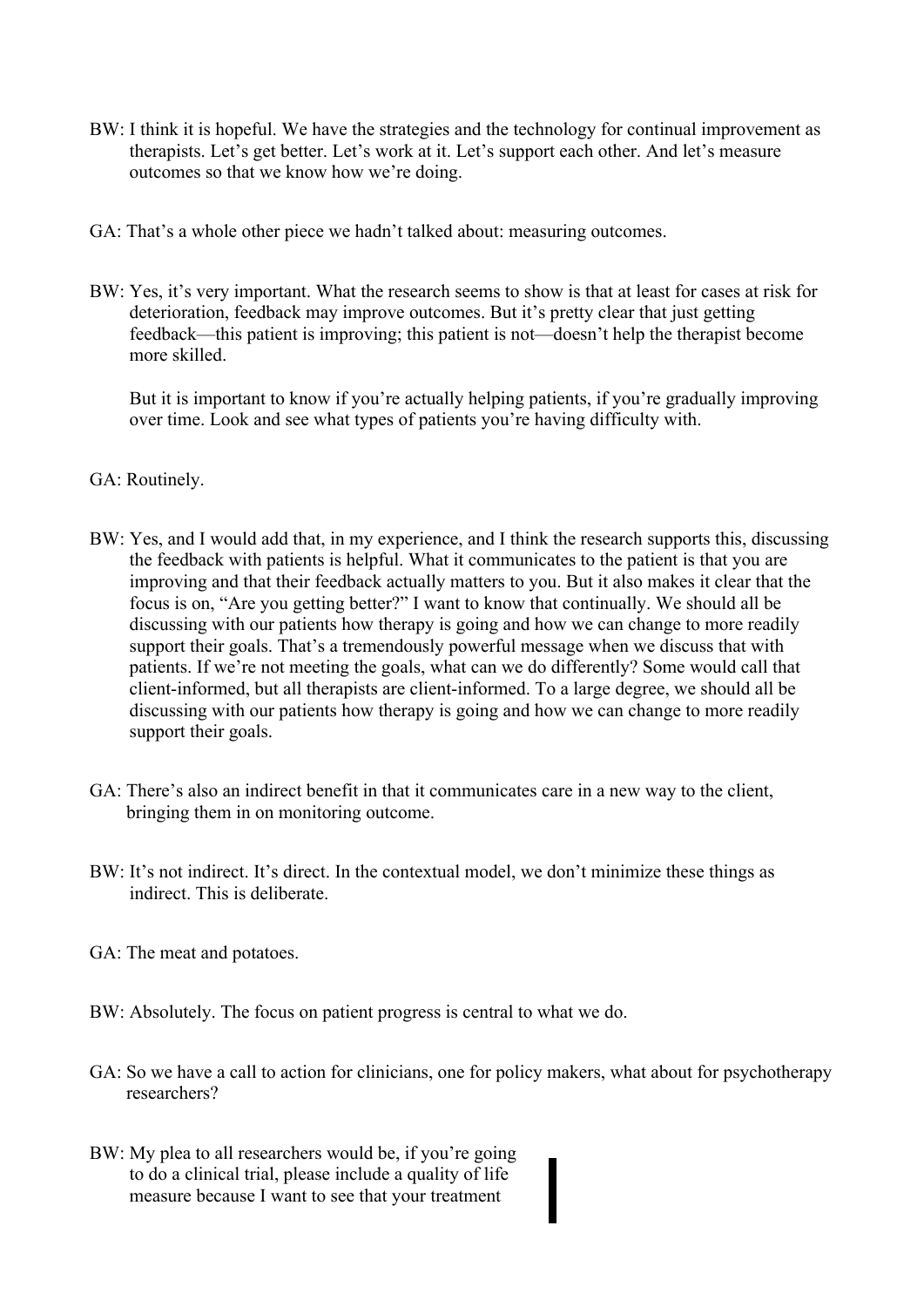actually has a significant benefit to patients in the quality of their life. That's why they come to treatment. I don't want to just see targeted symptoms are reduced and therefore your model is best for a particular disorder.

My plea to all researchers would be, if you're going to do a clinical trial, please include a quality of life measure because I want to see that your treatment actually has a significant benefit to patients in the quality of their life.

GA: Any final words of wisdom you'd like to leave our readers from your years in the industry?

- BW: I would say to therapists—to all of us—let's work to get better, to continually improve over the course of our careers. It will benefit patients. It will benefit us. Our satisfaction with our work will improve as well. At this point in my career, I want to do whatever I can to help therapists do that.
- GA: I am so grateful for the work you do, and I want everyone to go out and read your work so that we can all become better therapists.
- BW: Thank you, Greg, it's been such a pleasure talking to you.

### © 2017, Psychotherapy.net, LLC



Bruce E. Wampold, PhD, was trained in mathematics (University of Washington) before earning his doctorate in counseling psychology (University of California, Santa Barbara), is the Patricia L. Wolleat Professor of Counseling Psychology at the University of Wisconsin–Madison as well as the director of Research Institute at Modum Bad Psychiatric Center in Vikersund, Norway. Currently his work involves understanding psychotherapy from empirical, historical, and anthropological perspectives, which has led to the development of a contextual model of psychotherapy. His work is summarized in The Great

Psychotherapy Debate: The Evidence for What Makes Psychotherapy Work (with Z. Imel, 2nd ed., Routledge, 2015). He is a Fellow of the American Psychological Association, a Diplomate in Counseling Psychology of the American Board of Professional Psychology, the recipient of the 2007 Distinguished Professional Contributions to Applied Research Award from the American Psychological Association, and an Honorary Doctor in the Social Sciences, Stockholm University.



Greg Arnold, MA, LMHCA, Account Manager, resides in Bellingham, WA, so he's basically Canadian. He holds an MA in Counseling Psychology, is completing his doctoral degree, and puts the wisdom he's gained from hours of watching Psychotherapy.net videos to use providing couples,